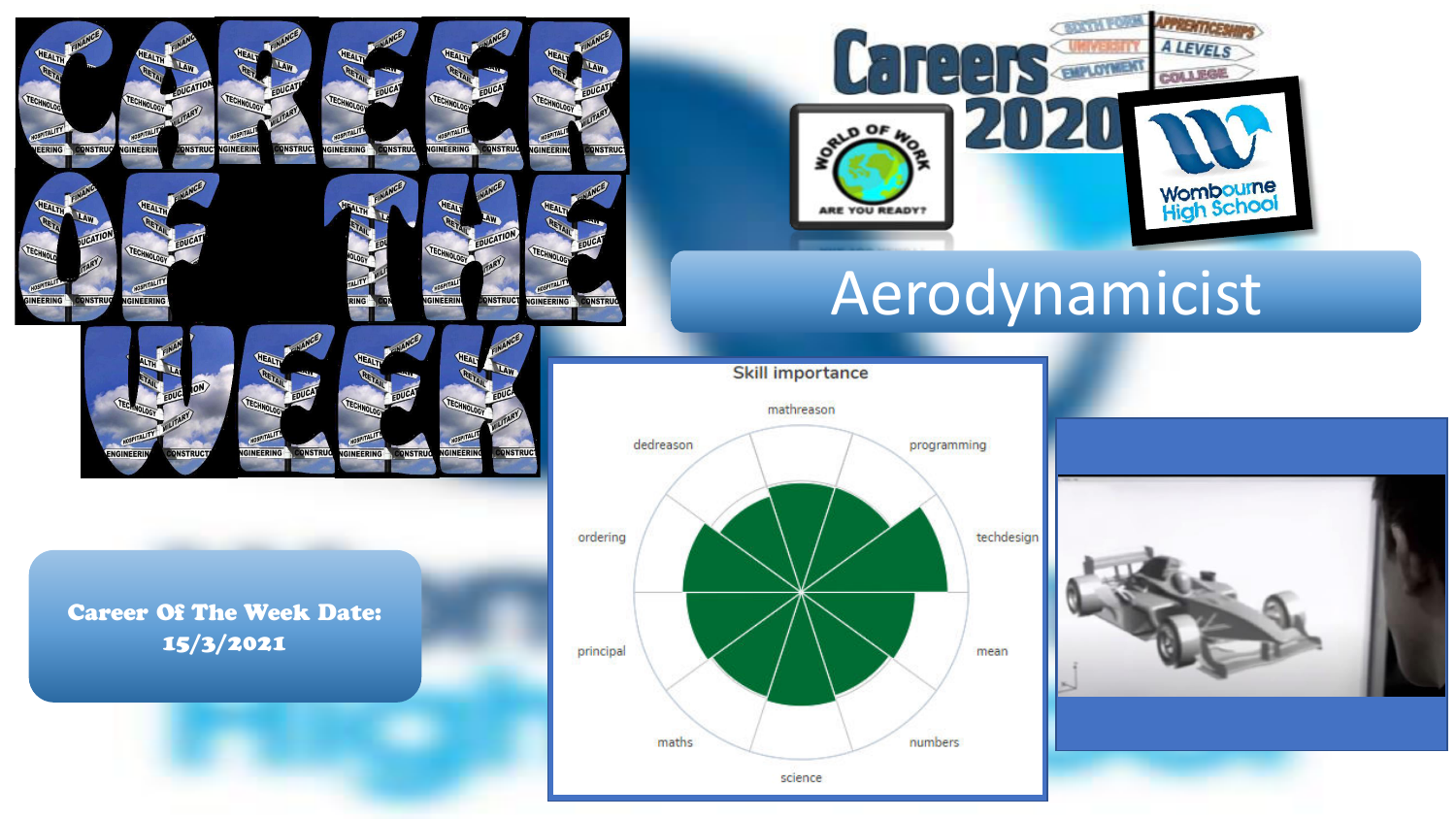

### Aerodynamicist



### £33,280 average salary

The UK average salary is £28,758

Insert avg salary, weekly hours and male/female average weekly hours

There are 37.5 hours in the average working week

99% male 1% female

 $\left( 2\right)$ 

 $\left( 2\right)$ 

The UK workforce is 47% female and 53% male

### **Description**

Vehicle technicians, mechanics and electricians accept calls for help and repair and service the mechanical parts and electrical/electronic circuitry and components of cars, lorries, buses, motorcycles and other motor vehicles, and repair and service auto airconditioning systems.

### **Qualifications**

There are no formal academic entry requirements, although some employers may require GCSEs/S grades or an equivalent qualification. Training is undertaken off- and on-the-job. NVQs/SVQs at Levels 2 and 3 are available. Apprenticeships at NVQ/SVQ Levels 2 and 3 are available and take three to four years to complete.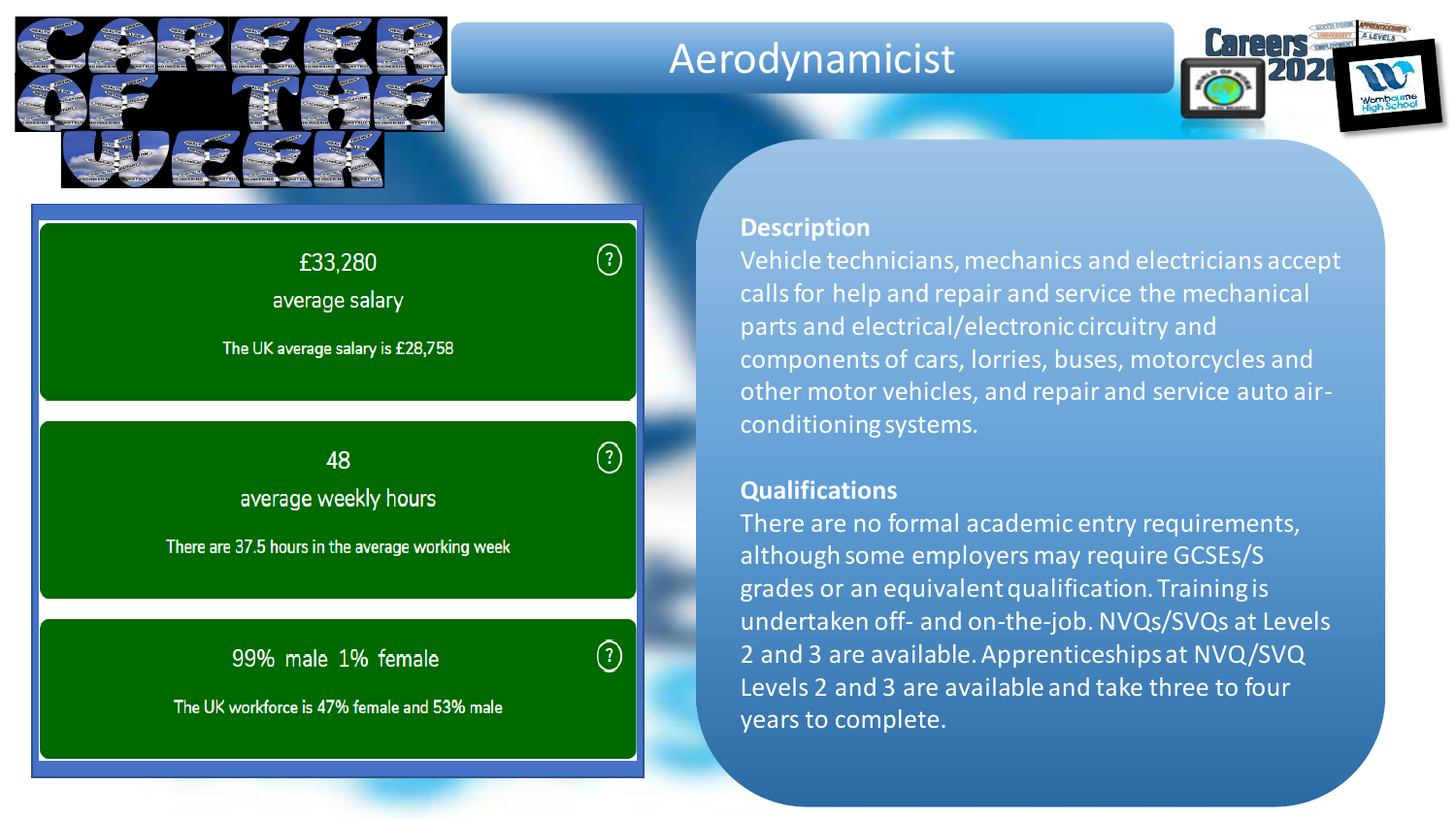

## Aerodynamicist





#### **Tasks**

- Visually checks, test drives or uses test equipment to diagnose engine and mechanical faults;
- Removes, dismantles, repairs and replaces defective parts and prepares new parts using appropriate tools;
- Reassembles, tests, adjusts and tunes the appropriate parts, systems or entire engine;
- Carries out routine maintenance checks on oil and air filters, brakes and other vehicle parts/systems;
- Diagnoses faults in electrical/electronic circuitry, removes faulty components and fits replacements;
- Checks condition of electrical/electronic systems and carries out servicing tasks;
- Installs additional electrical amenities such as radio/CD players, aerials;
- Repairs and services air conditioning, heating and engine-cooling systems.